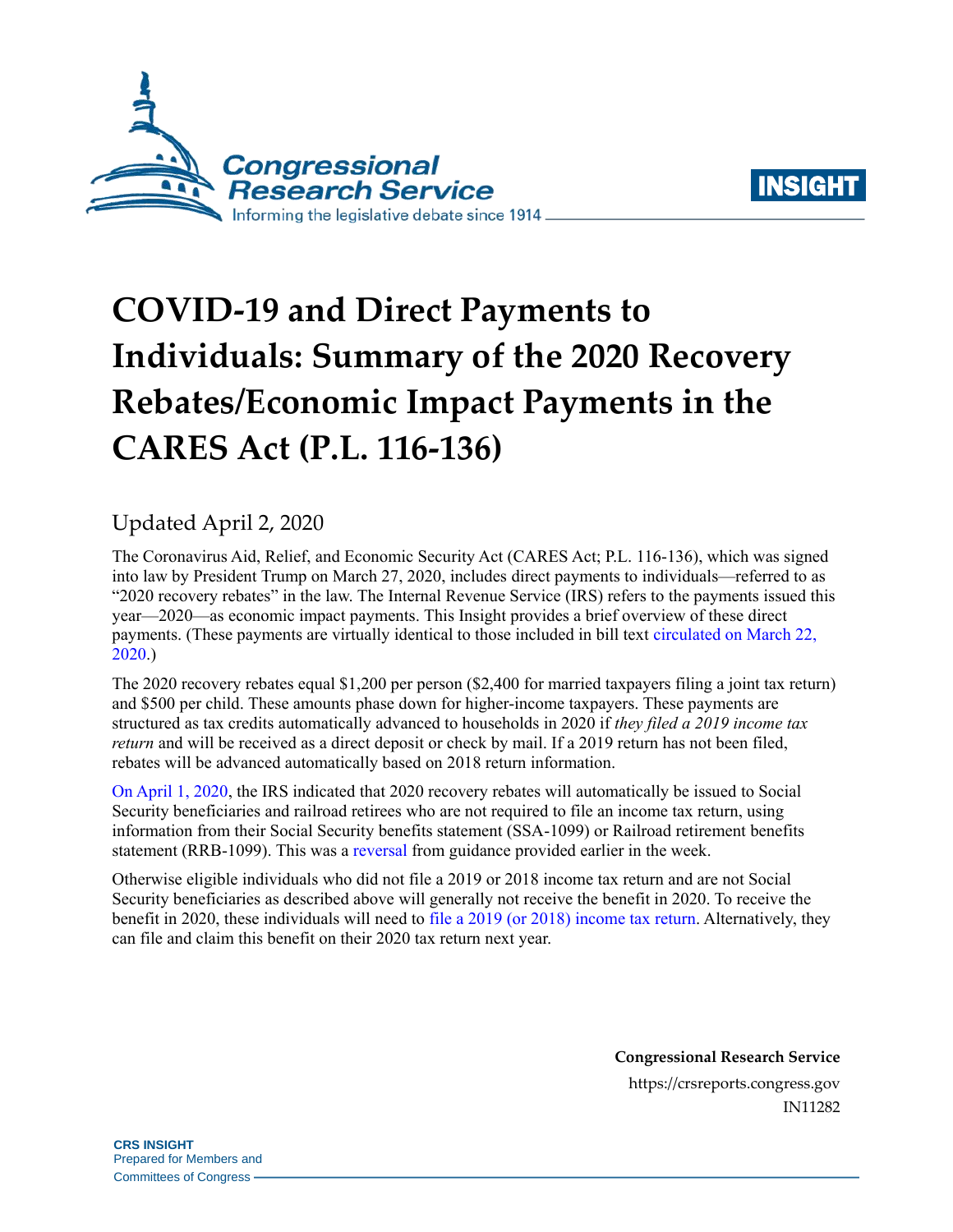#### **Credit Amount**

The credit equals \$1,200 per person (\$2,400 for married joint filers) for eligible individuals. Generally, an eligible individual is any individual *excluding* (1) [nonresident aliens,](https://www.irs.gov/individuals/international-taxpayers/determining-alien-tax-status) (2) individuals who can be claimed as a [dependent](https://www.irs.gov/publications/p501) by another taxpayer, and (3) an estate or trust.

Individuals eligible for the credit will receive an additional \$500 for each child that qualifies for the [child](https://crsreports.congress.gov/product/pdf/R/R41873)  [tax credit—](https://crsreports.congress.gov/product/pdf/R/R41873)generally a taxpayer's [dependent child that is](https://www.irs.gov/newsroom/the-child-tax-credit-benefits-eligible-parents) aged 16 or younger. Individuals cannot receive the \$500 amount for [older children and adult dependents.](https://www.wsj.com/articles/whos-left-out-of-coronavirus-stimulus-payments-many-college-students-adult-dependents-11585396800)

The total credit phases out at a rate of 5% of adjusted gross income (AGI) above \$75,000 (\$112,500 for head of household filers and \$150,000 for married joint returns). An illustration of the amount of the rebate by income level is provided in the figure below.



2020 Rebates in the CARES Act, by Income Level

Calculated Using 2019 Income Tax Return Information

Source: CARES Act (P.L. 116-136).

Note: This is a stylized example. Receipt of the recovery rebates in 2020 is based on information from 2019 income tax returns. If a taxpayer has not filed their 2019 income tax return, the credit amount can be advanced based on 2018 income tax return information. Married taxpayers are assumed to be joint filers, a single parent is assumed to file as a head of household, and a single ndividual is assumed to file as single. For the purposes of the rebate, children used in the calculation of the benefit amount are those digible to be claimed for the child tax credit.

As with any tax refund, these payments do [not count as income or resources](https://www.law.cornell.edu/uscode/text/26/6409) for a 12-month period in determining eligibility for, or the amount of assistance provided by, any federally funded public benefit program. In addition, these payments are not taxable.

The credit is a fixed amount until income reaches the phaseout level. Lower-income taxpayers with little or no income tax liability are eligible for a tax credit equal in dollar value to that received by middleincome and upper-middle-income taxpayers. Hence, as a percentage of income, this rebate is largest for the lowest-income recipients. The tax credit phases out at the upper end of the distribution, as shown in the figure above.

Estimates by the Congressional [Research Service](https://crsreports.congress.gov/product/pdf/IN/IN11270) and th[e Tax Policy Center](https://www.taxpolicycenter.org/taxvox/direct-payments-coronavirus-stimulus-bill-are-well-targeted-low-and-middle-income-households) suggest these payments will provide significant benefits to eligible low- and middle-income households.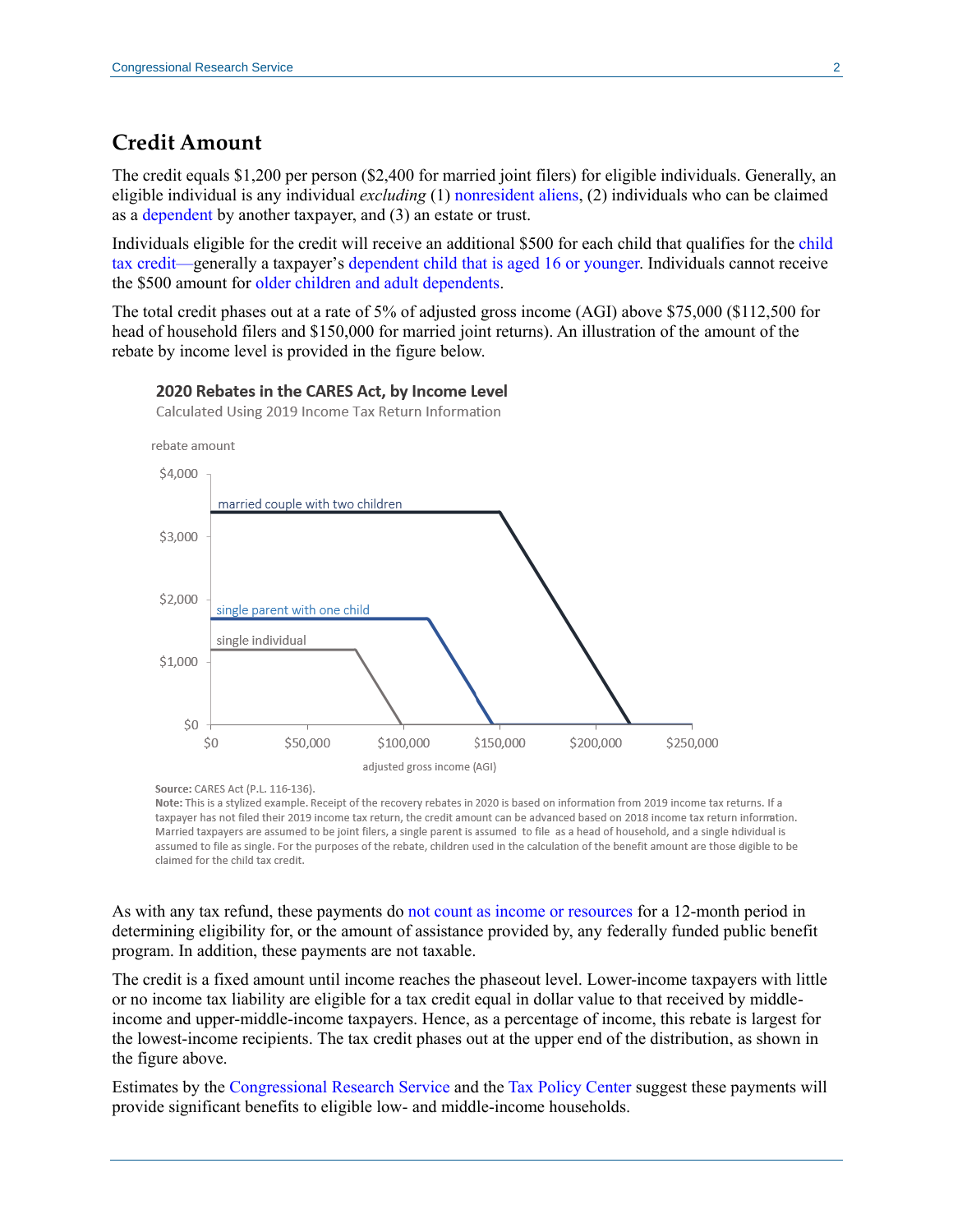#### **Other Features of the 2020 Recovery Rebates**

- **SSN Requirement:** Taxpayers must provide a Social Security number (SSN) for themselves, their spouse (if married filing jointly), and any child for whom they claim the \$500 child credit. Adoption taxpayer ID numbers [\(ATINs\)](https://www.irs.gov/individuals/adoption-taxpayer-identification-number) are also acceptable for adopted children. Taxpayers who provide [an individual taxpayer identification number \(ITIN\)](https://crsreports.congress.gov/product/pdf/R/R43840) are ineligible for the credit. Hence, married couples in which one spouse has an SSN and another has an ITIN are generally ineligible for the credit.
	- The law relaxes these ID requirements for married joint filers in which at least one spouse is a member of the Armed Forces. In those cases, only one spouse must provide an SSN.
- **Public Awareness Campaign:** The law instructs the Treasury Secretary, in coordination with the Commissioner of Social Security and the heads of other relevant federal agencies, to provide information about the payment to individuals who may not have filed a 2019 or 2018 income tax return.
- **Notice to Taxpayers:** The law requires that individuals identified as eligible to receive a payment be sent a notice that provides them with information on the amount of the payment, how it will be delivered (direct deposit/paper check), and a phone number at the Internal Revenue Service (IRS) to call if the payment is not received.
- **Nonresident Aliens:** The credit is not available to [nonresident aliens.](https://www.irs.gov/individuals/international-taxpayers/nonresident-aliens)
- **Territories:** The law includes a provision requiring Treasury to make payments to individuals in the [territories \(mirror code and non-mirror code\)](https://crsreports.congress.gov/product/pdf/R/R44651) equal to the aggregate amount of credits claimed by their residents. Many territorial residents will claim the rebate under a version of the provision administered via the territorial government, rather than the IRS.
- **Past-Due Debts:** The credit cannot be reduced for certain unpaid debts, including debts owed to a federal agency (but excluding child support), past-due state income taxes, federal taxes, or unemployment compensation debts.
- **Appropriations:** The law includes an appropriation of \$617.35 million in FY2020 for the administration of these payments.

#### **Advancing the 2020 Recovery Rebates**

The law automatically advances [the credit,](https://crsreports.congress.gov/product/pdf/IN/IN11247) which will be received as a direct deposit or a check by mail. The advancing provision allows taxpayers to receive this credit before 2020 tax returns are filed in early 2021.

The advanced credit amount will be estimated by the IRS based on taxpayers' 2019 income tax return information (if the taxpayer did not file a 2019 income tax return, 2018 income tax return information can be used instead). For Social Security and Railroad Retirement recipients, if neither a 2019 nor a 2018 income tax return was filed, the law allows the IRS to use information from their 2019 Social Security or Railroad Retirement Benefit Statement [\(SSA-1099](https://blog.ssa.gov/get-your-social-security-benefit-statement-ssa-1099/) or [RRB-1099,](https://www.rrb.gov/Benefits/TXL-1099) respectively), which the [IRS has](https://www.irs.gov/newsroom/economic-impact-payments-what-you-need-to-know)  [indicated it will do.](https://www.irs.gov/newsroom/economic-impact-payments-what-you-need-to-know) To expedite payments, the law allows the recovery rebates to be delivered electronically to any account which the taxpayer had authorized to receive a tax refund or other federal payment on or after January 1, 2018. Otherwise, paper checks would be issued.

If, when taxpayers file their 2020 income tax returns in 2021, they find that the advanced credit is greater than the actual credit, then they *would not* be required to repay the excess credit. In contrast, if the